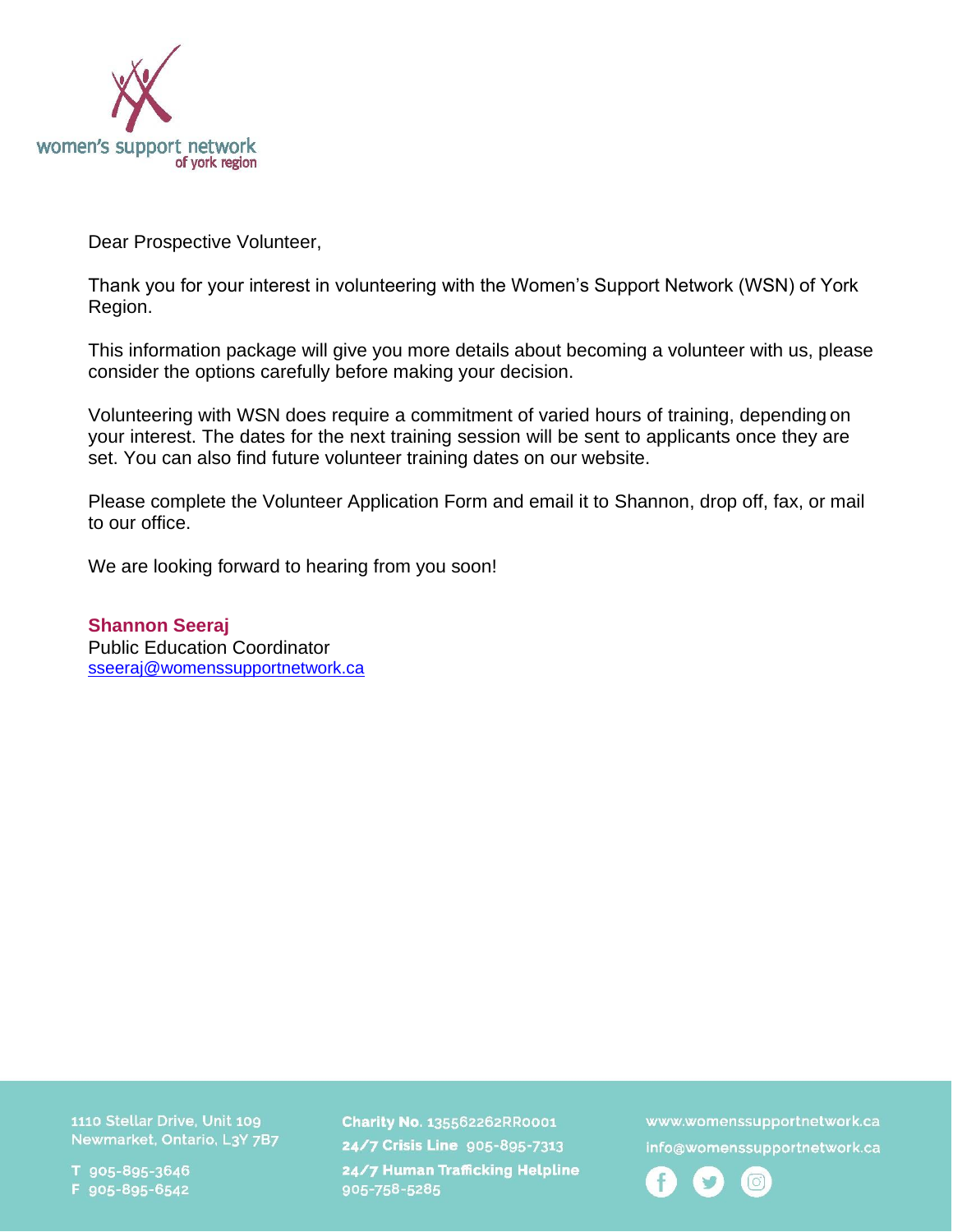## **Our Vision**

The Women's Support Network (WSN) is York Region's only sexual violence crisis centre, established in 1992. We are dedicated to providing free, non-judgemental and confidential services to anyone who has experienced any form of sexual violence at some point in theirlifetime.

#### **Our Vision**

To eradicate sexual violence

## **Core Values & Guiding Principles**

We adhere to a grassroots, feminist, anti-racist and anti-oppressive framework. In other words, we believe everyone is their own expert and, while we offer tools and support, we honour everyone's unique journey towards healing.

Education and knowledge is power. We are committed to supporting the education of clients, as well as ongoing education and self-care for staff, board members and volunteers.

We are committed to a transparent continual review and evaluation of policy, programs and practice. We will measure equity by results, not by intentions. We have a commitment to provide a client space within our facilities and we actively seek client-driven direction and feedback.

We are committed to taking a lead role in the community as a catalyst for change, and will continue to have fresh ideas, innovations and "thinking outside of the box".

## **Who We Serve**

Our services cover all aspects of sexual violence – sexual assault, confusion whether it was sexual violence, childhood/historical sexual abuse, sexual harassment, online sexual violence, ritual abuse, human trafficking, sex work and any other type of potential sexual violence.

## **Volunteer Opportunities Include:**

## • 24-hour Crisis Line

• Child Minding

- Online Crisis Chat
- Board of Directors

• Fundraising

## **Requirements:**

- Act within the spirit of our Vision and Core Values & Guiding Principles
- Adhere to our policies and procedures
- Maintain confidentiality
- Commit to the time requirements
- Attend all required training sessions and/ or orientation sessions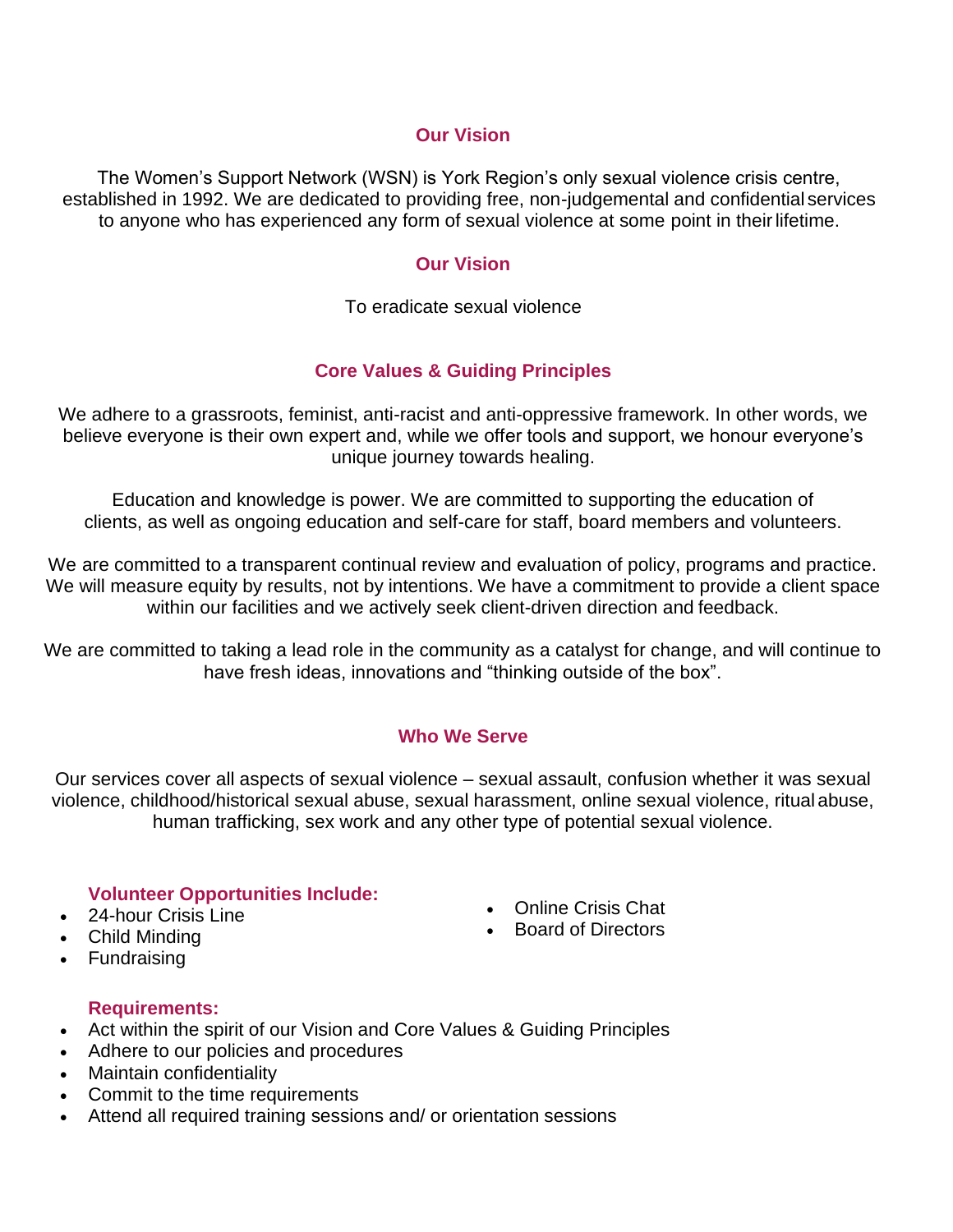## **Expectations/ Information:**

- 1. Interviews will be conducted prior to acceptance into training.
- 2. Training takes place at the Women's Support Network office in Newmarket, ON: 1110 Stellar Dr., Unit #109
- 3. We ask that you make a commitment to being a volunteer in the program for at least one year.
- 4. Volunteering on the crisis line, we ask that you cover at least four shifts a month, with each shift being roughly 5 hours long. You sign up for your shifts according to your availability.
- 5. Volunteers will attend monthly meetings to share information, to get support, to participate in ongoing training and to contribute to decision-making about the program's operation.
- 6. Crisis line volunteers answer calls from their personal telephones. Please note, all calls are forwarded through our cloud system; therefore, there is no possible way callers have access to your number.
- 7. Volunteers will provide emotional support, safety planning, information, & service connection to anyone who calls into the crisis line.
- 8. One volunteer is scheduled at a time to answer crisis line calls. Backup and staff are available for your support. If you have concerns regarding the work, the Program Manager is available to meet with you.
- 9. Positions other than the helpline are open ended and do not have a monthly time limit.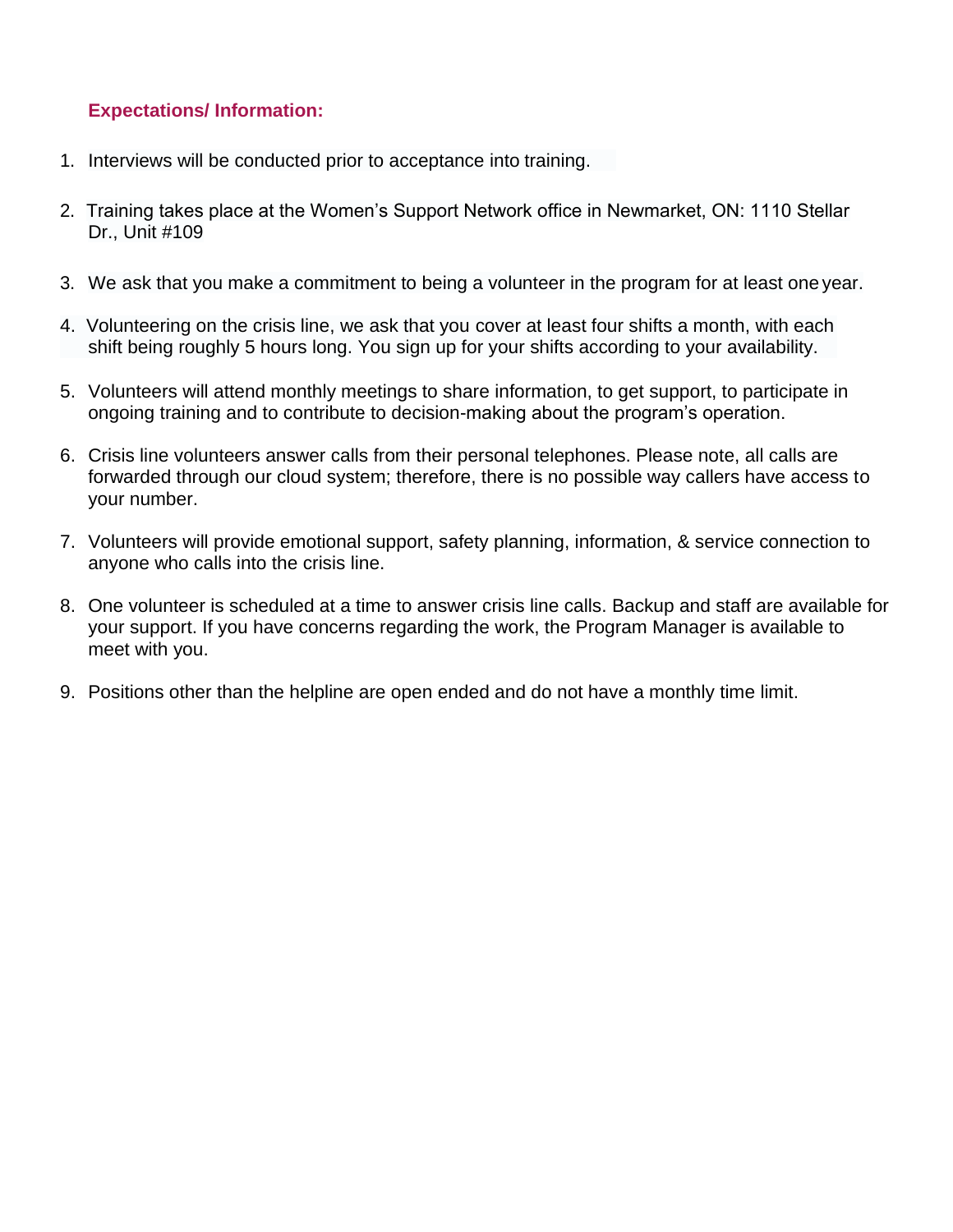# **Training Requirements:**

Training is roughly six weeks in length, and requirements vary depending on your volunteer interests and are as follows:

| <b>Volunteer Position of Interest:</b> | <b>Module Required &amp; Total Training Hours:</b>                                         |
|----------------------------------------|--------------------------------------------------------------------------------------------|
| Bingo Support, Board of Directors      | Module $1 = 10$ hours of in-class training and 1<br>online training topic (40 mins)        |
| Child-minding                          | Modules 1 & $2 = 12.5$ hours of in-class training<br>and 1 online training topic (40 mins) |
| Crisis Line, WSN ambassador            | Modules 1, 2 & $3 = 20$ hours of in class training<br>and 11 hours of online training      |

Applicants are welcome to attend additional training modules if they'd prefer, regardless of their volunteer position of interest. During training, prospective volunteers will be given a volunteer manual that provides more information regarding policies and procedures and the training covered in class.

## **Training Modules:**

| <b>Module:</b> | <b>Topics Covered:</b>                                              |
|----------------|---------------------------------------------------------------------|
| 1              | Introduction to Feminism, Intersectionality, & Anti-Oppressive      |
|                | Practice, AODA Online Training, Sexual Violence, Consent & Rape     |
|                | Culture, Domestic Violence, Healthy Relationships, Safety Planning, |
|                | Trauma-Informed Handling of Disclosures, Self-Care                  |
| $\mathbf{2}$   | Duty to Report, Bystander Intervention                              |
| 3              | Crisis Counselling, Human Trafficking Safety Planning &             |
|                | Responding to Disclosures, MCIS Online Training Initiative to       |
|                | End Human Trafficking, Tour of DASA, Criminal Justice               |
|                | System, Community                                                   |
|                | <b>Resources</b>                                                    |